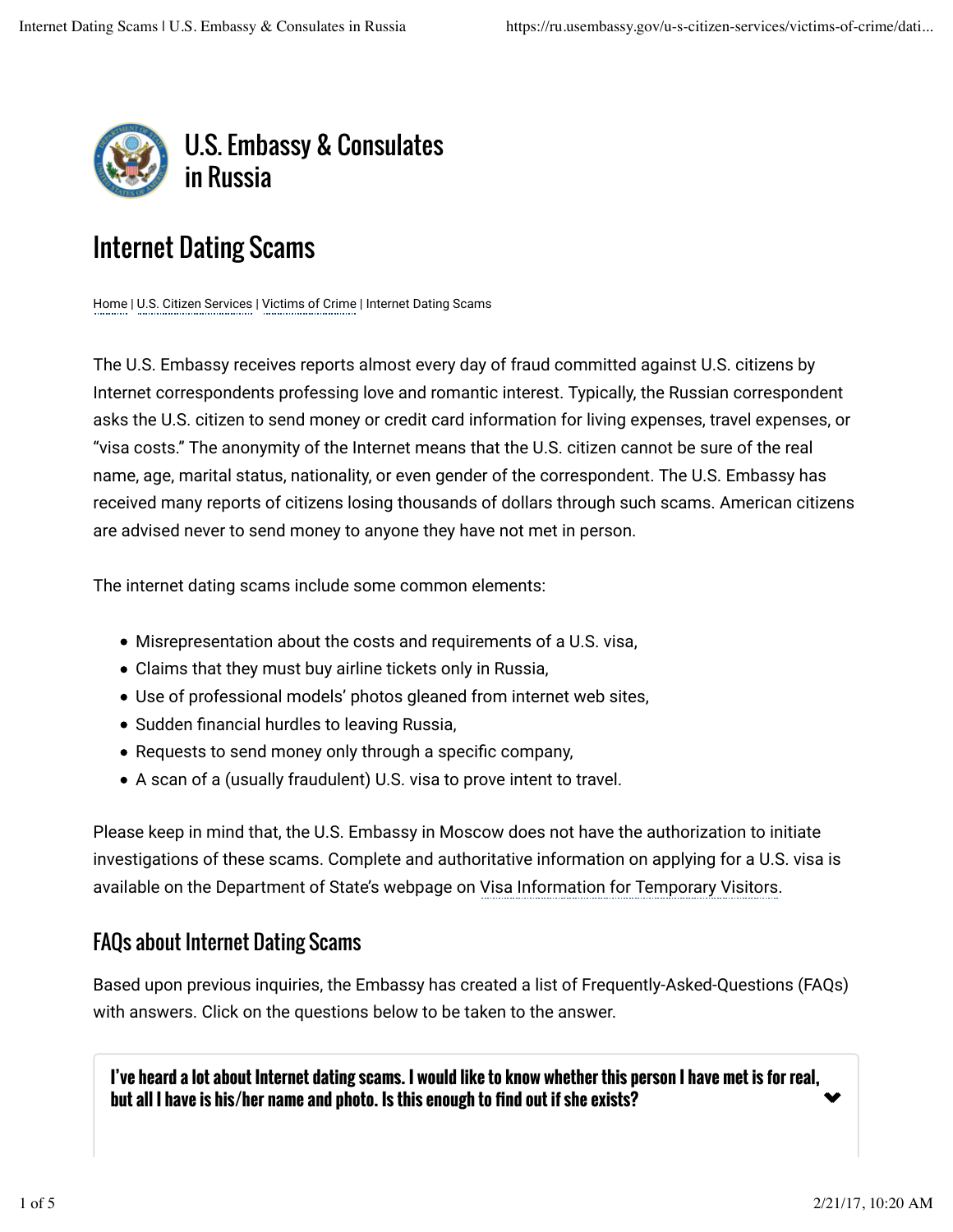Unfortunately, the U.S. Embassy cannot verify the identity of this individual, because Russia has strict laws protecting the distribution of information about Russian citizens. The embassy has information on foreign citizens only if a person has actually applied for services from the U.S. government.

#### $\blacktriangledown$ **I've heard there are blacklists of known Internet dating scammers. Does the U.S. Embassy have a blacklist? Where do I find a blacklist?**

Although the U.S. Embassy does not maintain such a list, there are many Internet "blacklist" websites, where victims of scams have placed information and identities of people who have defrauded them. It may be helpful to perform an Internet search for such sites.

 $\blacktriangledown$ **I think I have been scammed. I have sent this individual \$2,000.00 and now I find out his/her visa is a fake. How do I get my money back?**

We regret that the U.S. Embassy has no way of obtaining your money for you. We suggest contacting the money transfer agency or your credit card company to ascertain their policies in such cases.

#### $\blacktriangledown$ **I want to lodge a complaint with the Russian government and the U.S. authorities about being scammed. Can the U.S. Embassy help me? Who do I contact?**

Because the U.S. Embassy is a diplomatic mission and not a law enforcement agency, you will need to go through the appropriate law enforcement channels, should you believe you are a victim of fraud. You may contact law enforcement authorities in your area. You may also visit the Internet Fraud Complaint Center hosted by the FBI at http://www.ic3.gov in order to file a complaint. For information on contacting law enforcement officials in Russia, you may try contacting the Russian Embassy in the United States at: www.russianembassy.org.

 $\blacktriangledown$ **My foreign friend wants to come visit me but says that s/he must purchase insurance and have \$300.00 in** cash to show s/he can afford to travel. How much money are visitors required to show?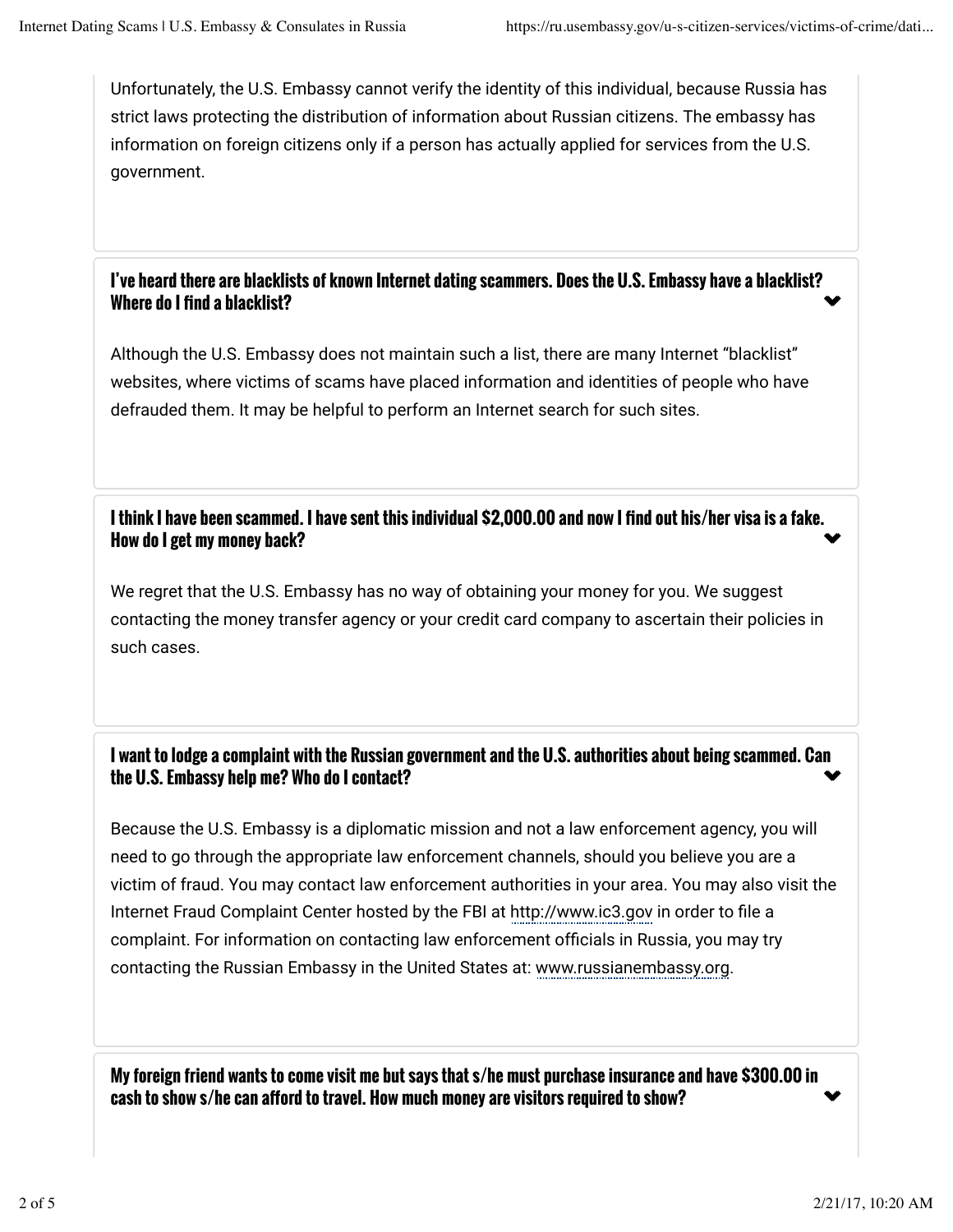To receive a U.S. non-immigrant visa, applicants are not required to show cash or proof of insurance for travel.

For information on the current processing fee and how to apply for a visa, please visit the Non-Immigrant Visas Section of our website.

 $\blacktriangledown$ **The individual I'm writing to says that s/he needs \$1,000.00 to show for "pocket" money" or the airline won't let him/her board the plane. Is this true?**

There are no Russian or American customs or airline regulations requiring travelers show proof of income or "pocket money" to travel to the United States.

**I would like to bring my foreign friend to the United States to visit and s/he says I must wire money for a ticket, but I don't want to send it directly. If I send the money to the Embassy, can you buy the ticket for him/her? Can you recommend a travel agency I can send the money and have them buy the ticket?**

The Embassy cannot suggest or verify the validity of private companies or organizations within Russia, nor can the embassy purchase tickets. Tickets can easily be purchased in the United States directly from the air carriers for Russian citizens. In addition, applicants are NOT required to have a ticket prior to the visa interview. In fact, applicants are counseled NOT to buy tickets or make arrangements until they have the visa in hand. Scammers will cite fictitious American or Russian regulations requiring that the tickets be purchased in Russia with cash in order to get the cash sent overseas.

 $\blacktriangledown$ **My foreign friend says that s/he must go to a tour agency and pay \$500 for a visa application and visa, and that it will take 2 months. Is this right? What is the procedure for Russians to get a tourist visa?**

 $\blacktriangledown$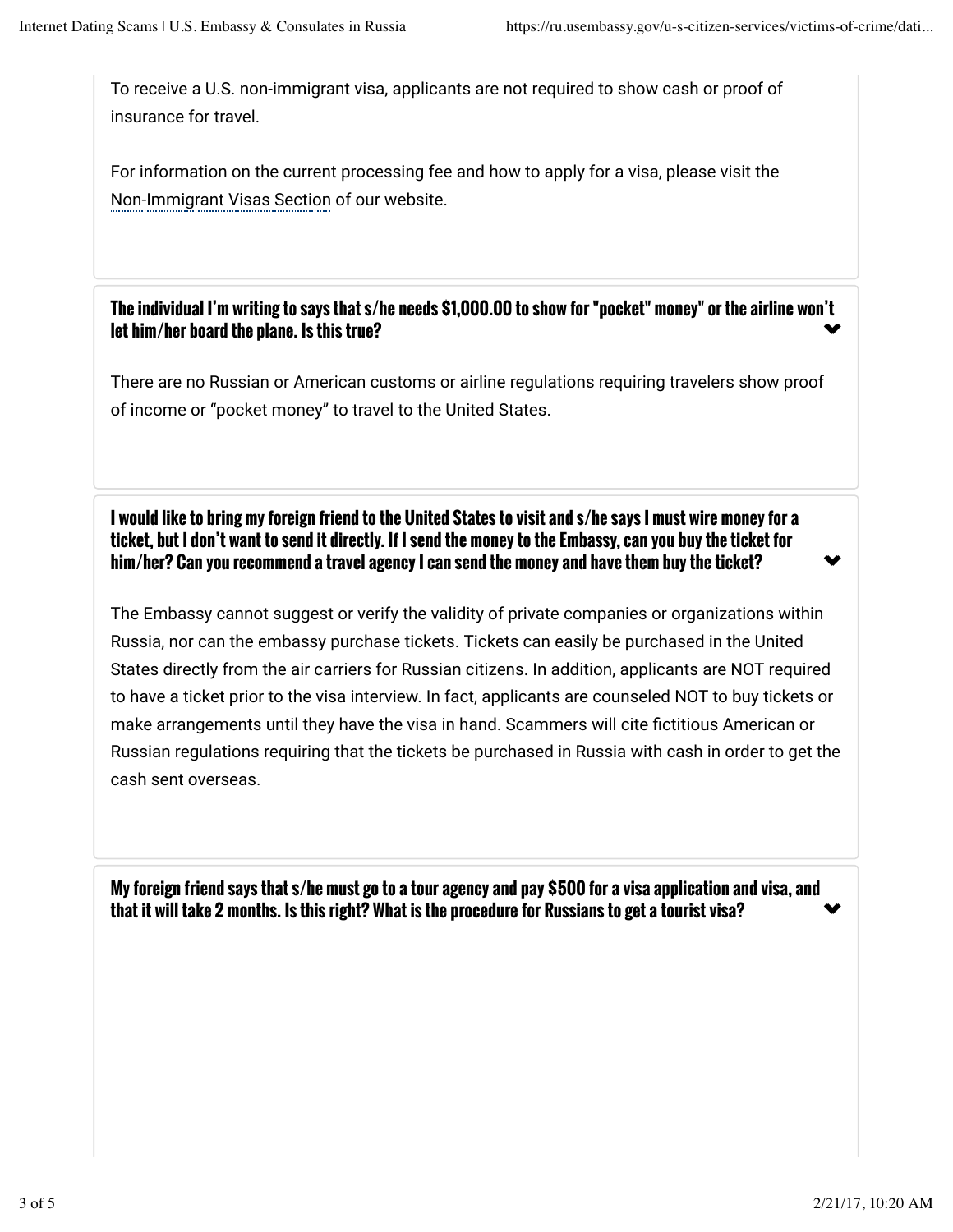All visa applications are submitted to a Russian courier service  $-$  Pony Express  $-$  for delivery to the Embassy. The U.S. government charges a processing fee for each application. The courier service charges a delivery/handling fee. However, there are no additional fees, nor any requirements to show traveling money.

For information on the current processing fee and how to apply for a visa, please visit the Non-Immigrant Visas Section of our website.

Once an applicant submits their application, they are immediately scheduled for an appointment to appear for an interview within the following 10 days (or within 21 days during peak travel seasons). At the appointment at the Embassy, the applicant is interviewed by an American Consular officer and is immediately told whether he or she is eligible for the visa. If the decision is positive, the visa is sent to the applicant within 72 hours through Pony Express.

More information about "romance" and other Internet scams can be found at: http://www.lookstoogoodtobetrue.com/fraudtypes/romance.aspx.

## U.S. EMBASSY & CONSULATES IN RUSSIA

Visas U.S. Citizen Services U.S.-Russia Relationship **Business** Education & Culture Embassy & Consulates News & Events **Privacy** 

Sitemap

## U.S. EMBASSY

U.S. Embassy Moscow Bolshoy Deviatinsky Pereulok No. 8 Moscow 121099 Russian Federation Phone: +7 (495) 728-5000 Fax: 728-5090

## U.S. CONSULATES